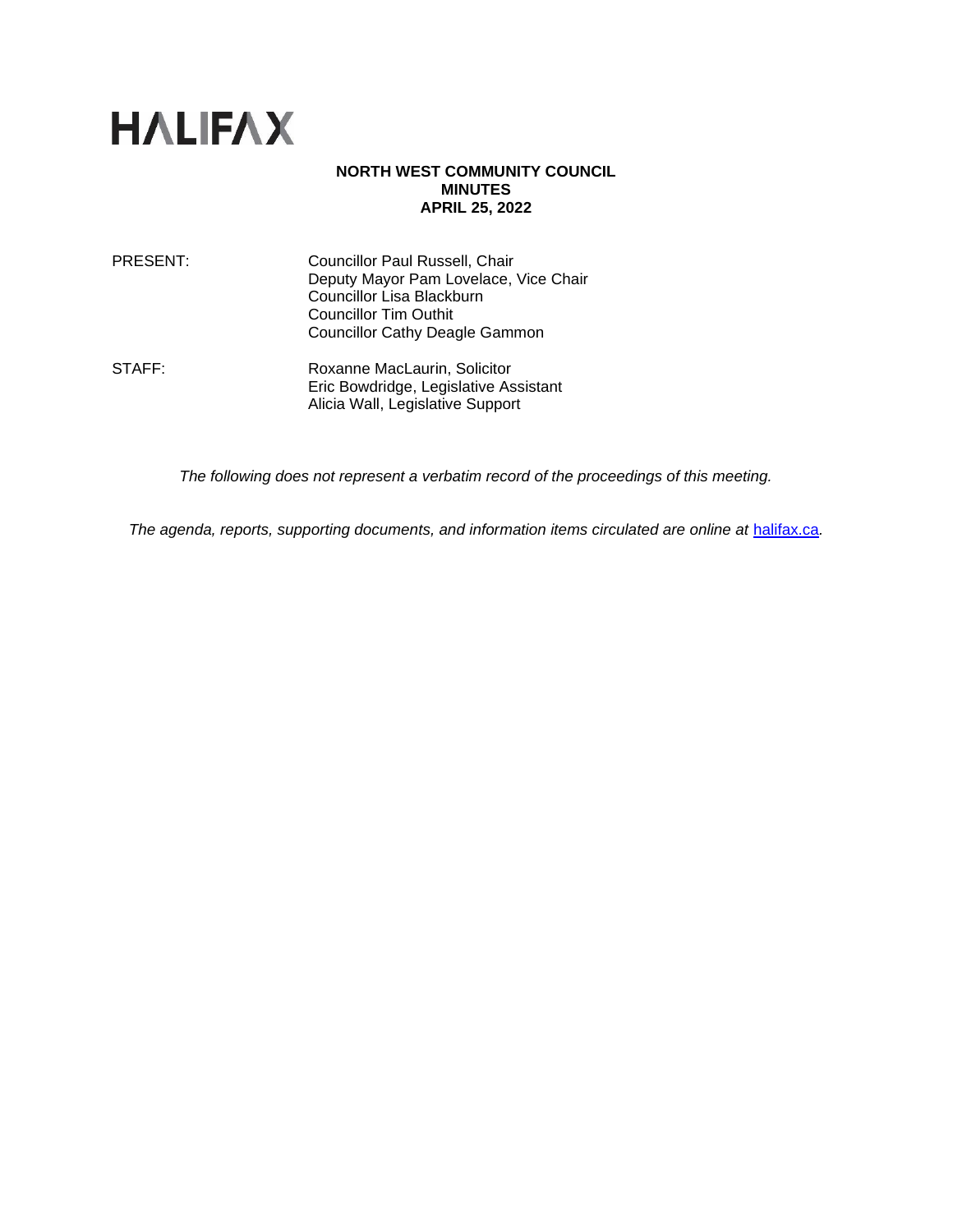*The meeting was called to order at 6:02 p.m., and Community Council adjourned at 7:35 p.m.*

# **1. CALL TO ORDER AND LAND ACKNOWLEDGEMENT**

The Chair called the meeting to order at 6:02 p.m. and acknowledged that the meeting took place in the traditional and ancestral territory of the Mi'kmaq people, and that we are all treaty people.

## **2. APPROVAL OF MINUTES – March 21, 2022**

MOVED by Deputy Mayor Lovelace, seconded by Councillor Outhit

**THAT the minutes of March 21, 2022 be approved as circulated.**

## **MOTION PUT AND PASSED.**

## **3. APPROVAL OF THE ORDER OF BUSINESS AND APPROVAL OF ADDITIONS AND DELETIONS**

Additions: None

Deletions: None

MOVED by Councillor Deagle Gammon, seconded by Councillor Blackburn

### **THAT the agenda be approved as presented.**

## **MOTION PUT AND PASSED.**

**4. BUSINESS ARISING OUT OF THE MINUTES - NONE 5. CALL FOR DECLARATION OF CONFLICT OF INTERESTS - NONE 6. MOTIONS OF RECONSIDERATION – NONE 7. MOTIONS OF RESCISSION – NONE 8. CONSIDERATION OF DEFERRED BUSINESS – NONE 9. NOTICES OF TABLED MATTERS – NONE**

**10. HEARINGS 10.1 PUBLIC HEARINGS – 6:00 p.m. 10.1.1 Case 23824: Amending Development Agreement and Land Use By-law Amendment for 123 and 185 Gary Martin Drive, Bedford**

The following was before Community Council:

- Staff recommendation report dated March 15, 2022
- Memorandum from North West Planning Advisory Committee dated December 22, 2021
- Staff presentation dated April 25, 2022
- Applicant presentation dated April 25, 2022

First Reading was given on April 4, 2022.

Melissa Eavis, Planner III, Current Planning presented case 23824 and responded to questions of clarification from Community Council.

The Chair opened the hearing and invited the applicant to come forward and address Community Council.

The hearing opened at 6:14 p.m.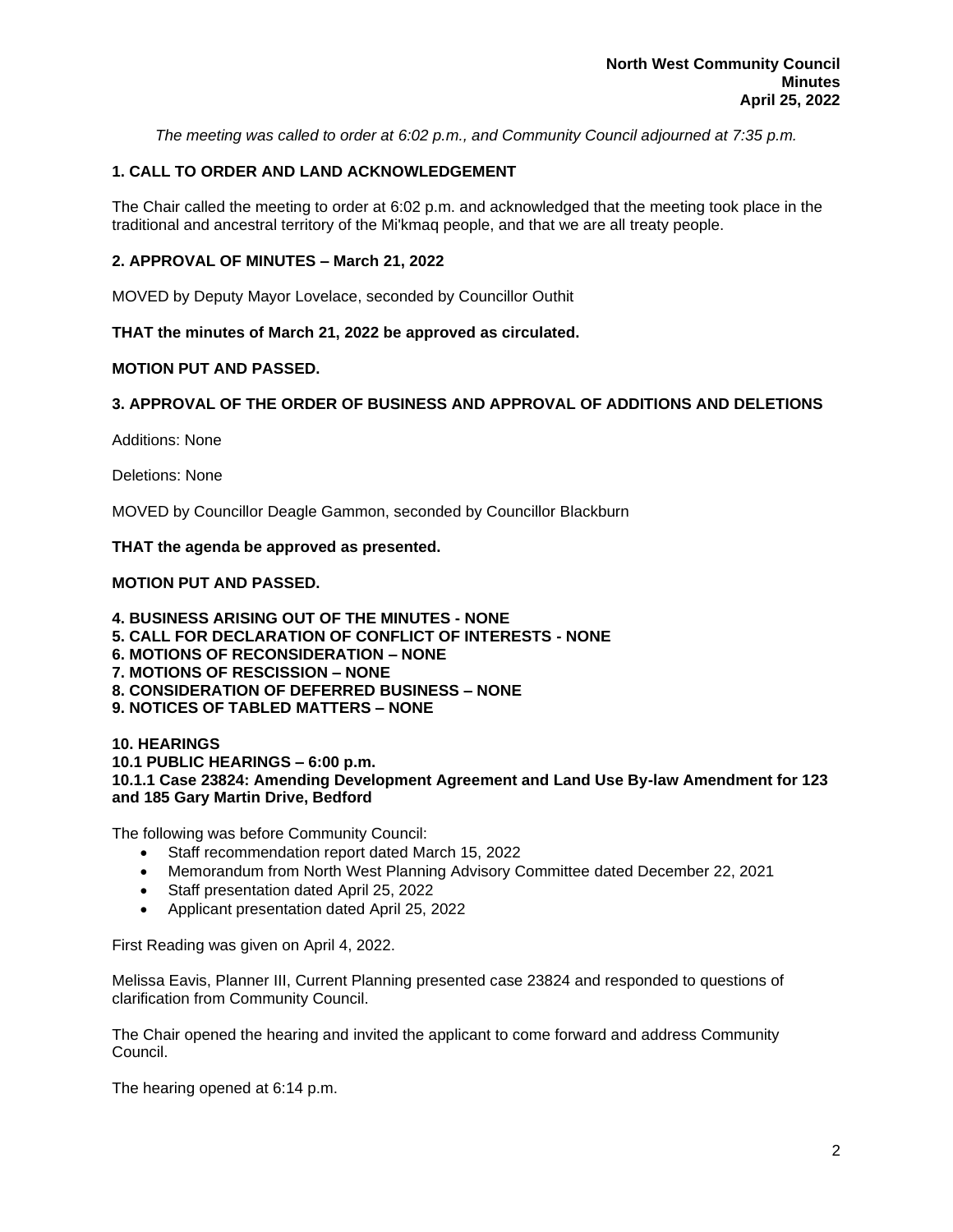Steve Addison, Harvey Architecture spoke to the application on behalf of Northwood and responded to questions of clarification from Community Council.

Janet Simm, Northwood responded to questions of clarification from Community Council.

The Chair reviewed the rules of procedure for public hearings and noted there were no registered speakers.

MOVED by Deputy Mayor Lovelace, seconded by Councillor Blackburn

### **THAT the hearing be closed.**

# **MOTION PUT AND PASSED.**

The hearing closed at 6:27 p.m.

MOVED by Councillor Outhit, seconded by Deputy Mayor Lovelace

#### **THAT North West Community Council:**

- **1. Adopt the amendment to the Land Use By-law for Bedford, as set out in Attachment A of the staff report dated March 15, 2022;**
- **2. Approve the proposed amending development agreement, which shall be substantially of the same form as set out in Attachment B of the staff report dated March 15, 2022; and**
- **3. Require the agreement be signed by the property owner within 240 days, or any extension thereof granted by Council on request of the property owner, from the date of final approval by Council and any other bodies as necessary, including applicable appeal periods, whichever is later; otherwise this approval will be void and obligations arising hereunder shall be at an end.**

**MOTION PUT AND PASSED.**

**10.2 VARIANCE HEARING - NONE**

**11. CORRESPONDENCE, PETITIONS & DELEGATIONS - NONE 11.1 Correspondence - None 11.2 Petitions - None 11.3 Presentation - None**

### **12. INFORMATION ITEMS BROUGHT FORWARD – NONE**

#### **13. REPORTS 13.1 STAFF 13.1.1 2022 District Boundary Review – Phase One Presentation**

The following was before Community Council:

• Staff presentation dated April 25, 2022

Iain MacLean, Municipal Clerk and Liam MacSween, Elections and Special Projects Manager presented on Phase One of the 2022 District Boundary Review and responded to questions of clarification from Community Council.